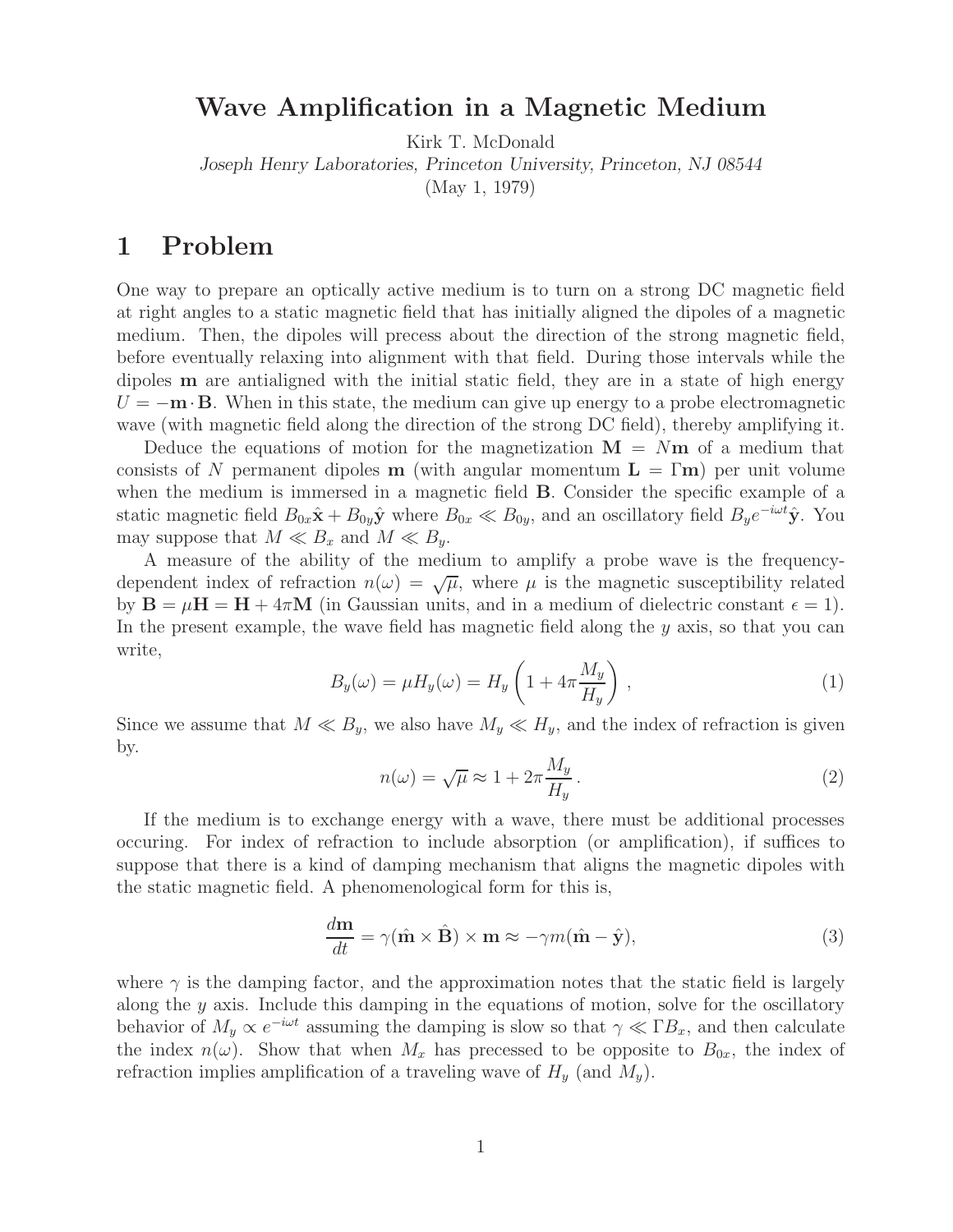## **2 Solution**

The merits of an oscillatory magnetic field transverse to a static magnet field in the study of individual magnetic moments were emphasized by Rabi [1]. Bloch [2] extended this approach to magnetic media, but it was perhaps Dicke [3] who realized that the optically active medium thereby created could lead to "super-radiance", *i.e.*, to laser beams.

When a magnetic dipole **m** is subject to a magnetic field **B** it experiences a torque  $\mathbf{m} \times \mathbf{B}$ that precesses the angular momentum  $\mathbf{L} = \mathbf{m}/\Gamma$ , where  $\Gamma = m/L$  is the gryomagnetic ratio of the dipole. If the magnetic dipoles are electrons, then  $\Gamma = e/2m_ec \approx 10^7 \text{ Hz/gauss}$ , where e and  $m_e$  are the charge and mass of the electron, and c is the speed of light. Thus,

$$
\mathbf{m} \times \mathbf{B} = \frac{d\mathbf{L}}{dt} = \frac{1}{\Gamma} \frac{d\mathbf{m}}{dt}.
$$
 (4)

The precession frequency is  $\Gamma B \approx 10^7 B$  for B in gauss. We will consider magnetic fields  $B_y(t)$  of optical frequencies,  $\approx 10^{15}$  Hz, so the precession will be very slow compared to the wave frequency.

The equation of motion of a single moment, including the damping (3) of the moment to alignment with the static magnetic field that is predominantly along the  $y$  axis, is,

$$
\frac{d\mathbf{m}}{dt} = \Gamma \mathbf{m} \times \mathbf{B} - \gamma m (\hat{\mathbf{m}} - \hat{\mathbf{y}}).
$$
 (5)

The equation of motion for the magnetization  $M = Nm$  is therefore,

$$
\frac{d\mathbf{M}}{dt} + \gamma \mathbf{M} = \Gamma \mathbf{M} \times \mathbf{B} + \gamma M \hat{\mathbf{y}}.
$$
 (6)

For a magnetic field  $B_{0x}\hat{x} + (B_{0y} + B_y(t))\hat{y} = (H_x + 4\pi M_x)\hat{x} + (H_y + 4\pi M_y)\hat{y}$ , the components of eq. (6) are,

$$
\frac{dM_x}{dt} + \gamma M_x = -\Gamma M_z B_y,\tag{7}
$$

$$
\frac{dM_y}{dt} + \gamma M_y = \Gamma M_z B_x + \gamma M,\tag{8}
$$

$$
\frac{dM_z}{dt} + \gamma M_z = \Gamma(M_x B_y - M_y B_x). \tag{9}
$$

The desired physical picture is that the magnetization **M** precesses around the y axis (subject to the "slow" damping  $\gamma$ ), with the oscillatory magnetization  $M_y$  being only a small perturbation about this dominant motion. From eqs. (7) and (9) we see that this is a good approximation so long as  $M_y B_x \ll M_x B_y$ . We choose  $B_{0x}$  to be small compared to  $B_{0y}$ , and prepare the medium in an initial state with  $M_y \ll M_x$ . The latter might be accomplished, for example, by starting with  $B_{0y} = 0$  so the dipoles line up with  $B_{0x}$ , and then turning on the field  $B_y$  quickly; if the damping time is long compared to the precession period, then there is a useful interval during which the desired behavior obtains.

We are principally interested in the behavior of  $M<sub>y</sub>$  for use in calculating the index of refraction, so we take the derivative of eq.  $(8)$ , noting that M is constant since the medium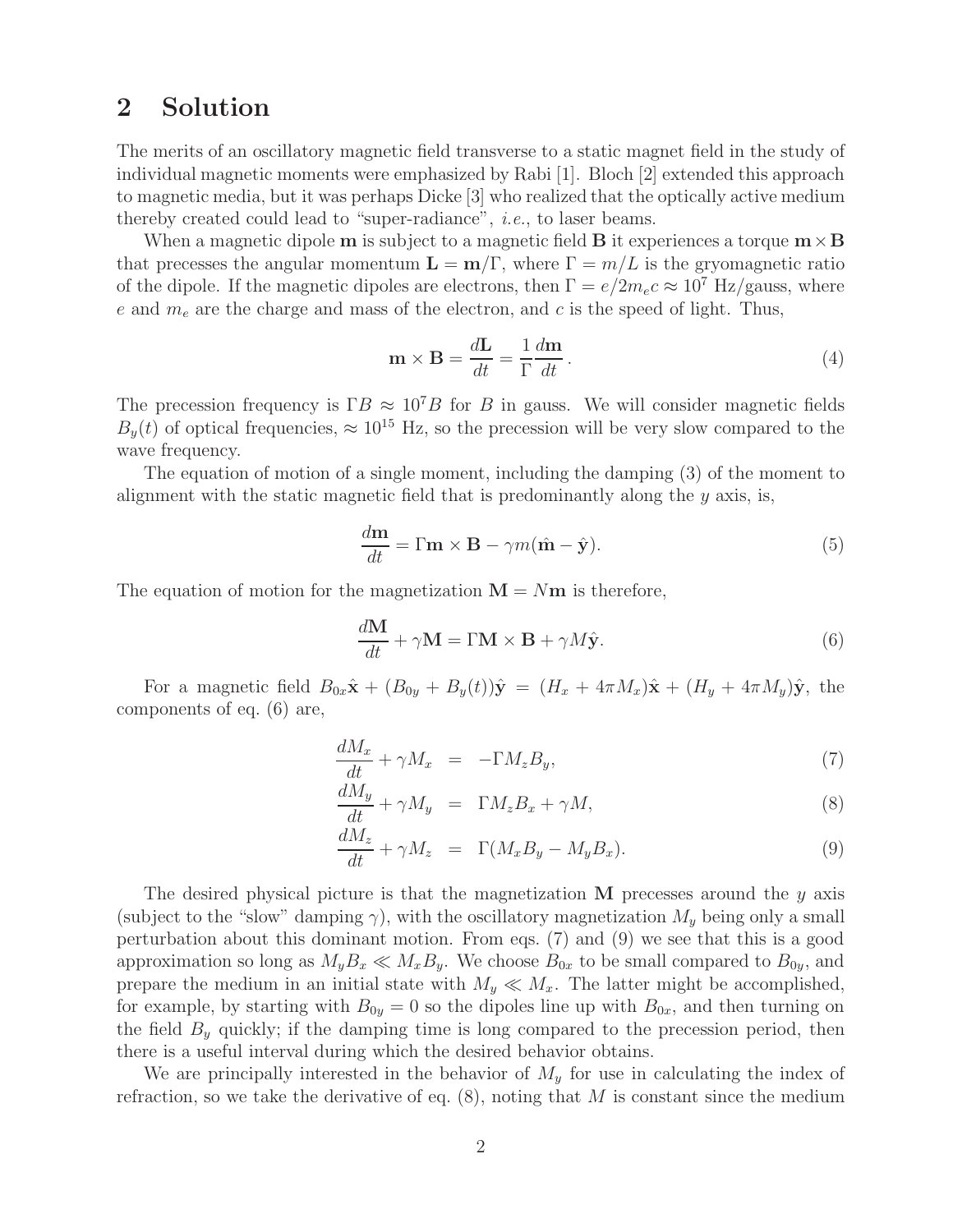is comprised of permanent dipoles, and insert eq. (9) to find,

$$
\frac{d^2 M_y}{dt^2} + \gamma \frac{dM_y}{dt} = \Gamma \frac{dM_z}{dt} B_x = \Gamma B_x [\Gamma(M_x B_y - M_y B_x) - \gamma M_z]
$$

$$
= \Gamma^2 B_x (M_x H_y - M_y H_x) - \gamma \left( \frac{dM_y}{dt} + \gamma M_y - \gamma M \right). \tag{10}
$$

Assuming that  $M \ll B_x$ , then  $H_x \approx B_x$  and we may approximate  $\Gamma^2 B_x H_x \equiv \omega_0^2$  as being constant  $(\omega_0 \approx \Gamma B_x)$ . Then,

$$
\frac{d^2 M_y}{dt^2} + 2\gamma \frac{dM_y}{dt} + (\gamma^2 + \omega_0^2)M_y = \Gamma^2 B_x H_x \frac{M_x}{H_x} H_y + \gamma^2 M = \omega_0^2 \frac{M_x}{H_x} H_y + \gamma^2 M. \tag{11}
$$

The term  $\gamma^2 M$  leads to a constant component  $M_y = \gamma^2 M/(\gamma^2 + \omega_0^2)$ , which we can ignore since we assume that the damping constant  $\gamma$  is small compared to the frequency  $\omega_0 \approx \Gamma B_x$ . Our main interest is the behavior of the system when a wave is present,  $H_y = H_{0y}e^{-i\omega t}$  and  $M_y = M_{0y}e^{-i\omega t}$ , at frequency  $\omega \gg \omega_0$ , in which case we can regard  $M_x$  as effectively constant over a few cycles of the high frequency wave. Inserting this hypothesis in eq. (11), we find that the high-frequency part of  $M<sub>y</sub>$  obeys,

$$
M_y = \frac{M_x}{H_x} \frac{\omega_0^2 H_y}{\omega_0^2 - \omega^2 + \gamma^2 - 2i\gamma\omega}.
$$
\n(12)

Recall that we need  $M_yH_x \ll M_xH_y$  for the dominant behavior of the magnetization to be precession about the y axis. From eq.  $(12)$  we see that this would not hold for frequency  $ω$  close to  $ω_0$  (since we assume that  $γ \ll ω_0$ ). But we consider  $ω$  of optical frequencies, so  $\omega \gg \omega_0$  for any reasonable value of  $B_x$ , as noted previously.

The index of refraction for a wave propagating in the z direction with magnetic field along the  $y$  axis is therefore,

$$
n(\omega) = \sqrt{\mu} \approx 1 + 2\pi \frac{M_y}{H_y} = 1 + 2\pi \frac{M_x}{H_x} \frac{\omega_0^2 (\omega_0^2 - \omega^2 + \gamma^2 + 2i\gamma\omega)}{(\omega_0^2 - \omega^2 + \gamma^2)^2 + 4\gamma^2 \omega^2}.
$$
 (13)

In particular, during the part of the precession cycle when the magnetization  $M_x$  is antialigned with  $B_x \approx H_x$ , Im(n) < 0, and a propagating wave  $H_{0y}e^{i\omega(nz/c-t)}$  is amplified during its passage through the medium.

It appears difficult to realize the desired precession of **M** about the y axis as suggested, since  $B<sub>y</sub>$  would have to reach full strength in less that the damping time  $1/\gamma$ , and no actual laser has (I believe) been built utilizing a magnetic medium. The interest of this problem is in providing a classical viewpoint of how wave amplification is possible in principle by preparing a medium in an optically active state.

## **References**

[1] I.I. Rabi, *Space Quantization in a Gyrating Magnetic Field*, Phys. Rev. **51**, 4652 (1937), http://kirkmcd.princeton.edu/examples/QM/rabi\_pr\_51\_652\_37.pdf